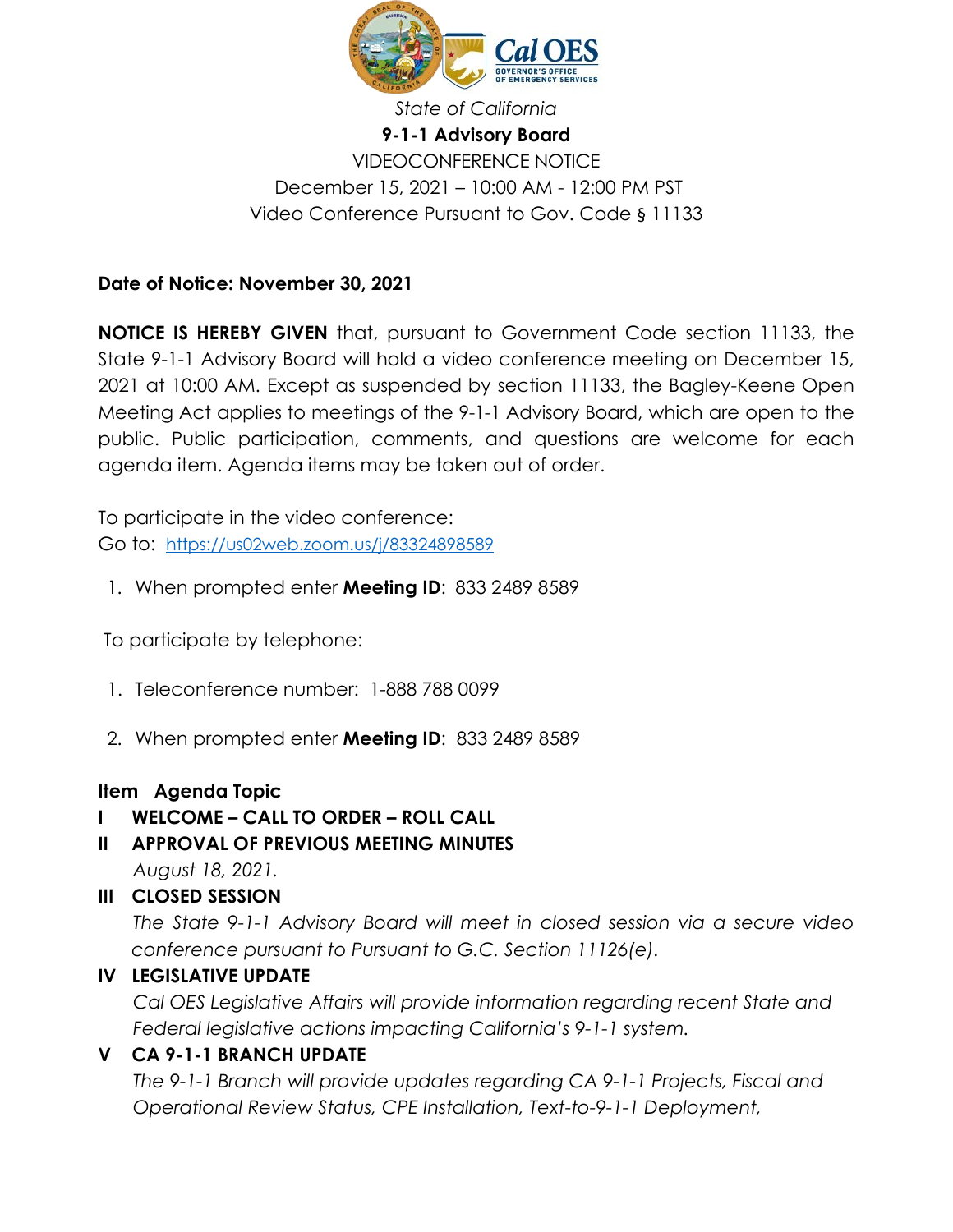

#### *State of California*

#### **9-1-1 Advisory Board**

VIDEOCONFERENCE NOTICE December 15, 2021 – 10:00 AM - 12:00 PM PST Video Conference Pursuant to Gov. Code § 11133

*NG 9-1-1 Update, State Emergency Number Association (SETNA), Statewide Contract Update.*

### **VI LONG RANGE PLANNING COMMITTEE (LRPC) REPORT**

*The Chair will present updates regarding active projects within the Long Range Planning Committee.*

#### **VII APPOINTMENTS TO THE LRPC**

*The 9-1-1 Advisory Board members will review the current appointments to the LRPC and appoint new members, and a new Chair as necessary***.** 

#### **VIII STRATEGIC INITIATIVES**

*The 9-1-1 Advisory Board members will vote on the final version of the CA 9-1-1 Branch Strategic Plan.* 

#### **IX AGENDA ITEMS FOR FUTURE MEETINGS**

### **X PUBLIC COMMENT FOR MATTERS NOT ON AGENDA**

#### **XI ADJOURN**

*SUBMISSION OF WRITTEN MATERIALS:* All written materials used by a presenter or member of the public making public comment are requested to be delivered to the State 9-1-1 Advisory Board liaison a minimum five (5) days prior to the scheduled meeting. The mailing address and email of the State 9-1-1 Advisory Board liaison is identified below in General Information. The State 9-1-1 Advisory Board liaison will copy and distribute the materials to the 9-1-1 Advisory Board members. If prior delivery is not possible, it is requested that a minimum 15 copies be submitted to the State 9-1-1 Advisory Board liaison prior to the start of the scheduled meeting. This material will be distributed to the State 9-1-1 Advisory Board Members.

*ACCESS TO MEETING:* A person with a disability who needs a reasonable accommodation or modification in order to participate in the meeting may make a request by emailing Sophia Munoz at [sophia.munoz@caloes.ca.gov.](mailto:sophia.munoz@caloes.ca.gov) Providing your request at least five (5) business days before the meeting will help ensure availability of the requested accommodation.

An ADA accessible copy of the approved 9-1-1 Advisory Board PowerPoint presentation will be made available at [www.caloes.ca.gov/911](http://www.caloes.ca.gov/911) at the time of the 9-1-1 Advisory Board meeting.